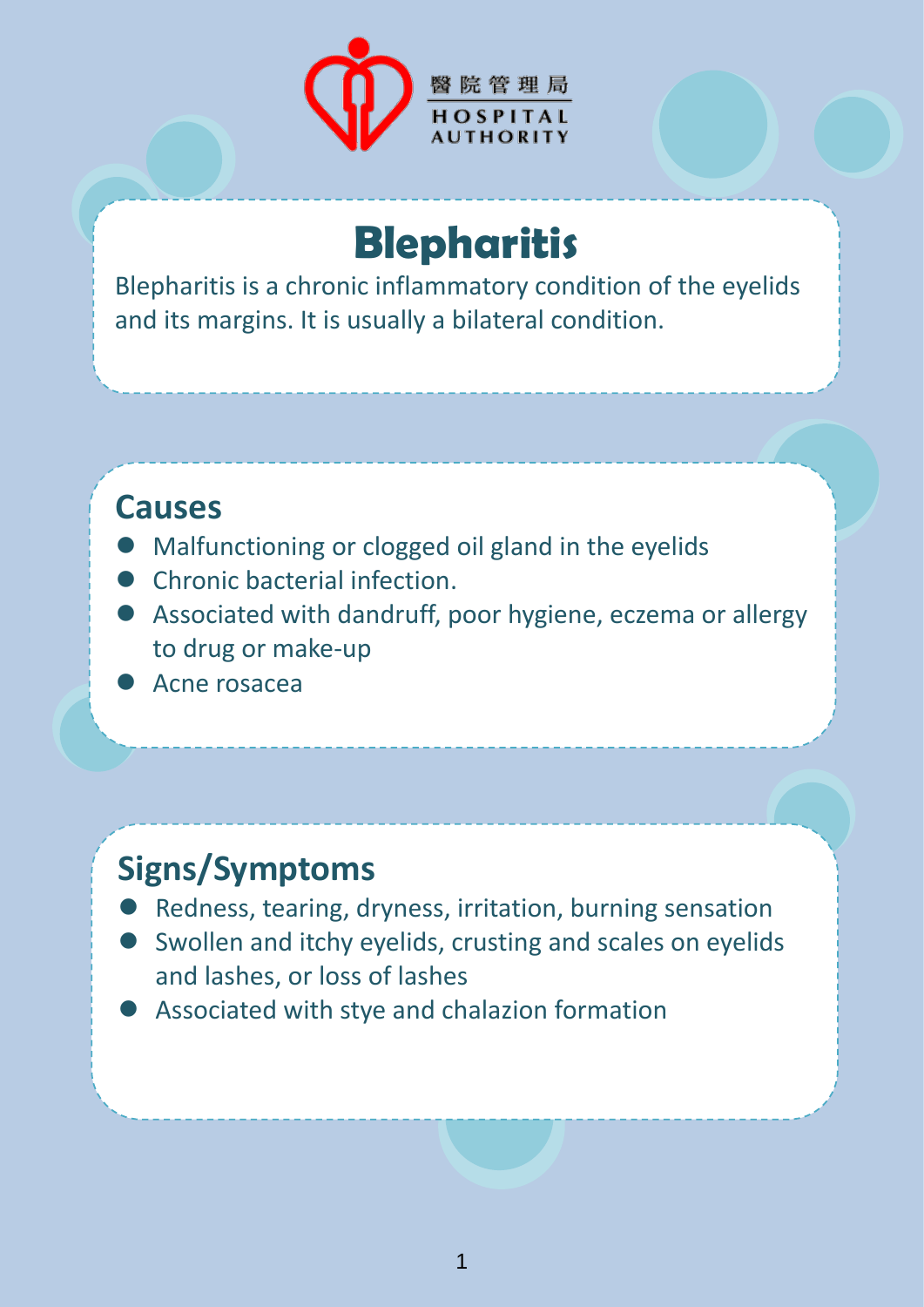#### **Treatment**

- **•** Hot compression
- **Intensive lid hygiene**
- Eye medications and/or systemic antibiotic if indicated

## **Method of hot compression**

Hot compression can help relieving symptoms and reduce eye discomfort.

- 1. Wash hands with soap and water
- 2. Soak a clean face cloth in water as warm as the lids can tolerate. You can also test the temperature of water with your wrist
- 3. Apply to the closed lids for 10 minutes to soften the crusts at least twice a day
- 5. Apply eye ointment or eye drops if indicated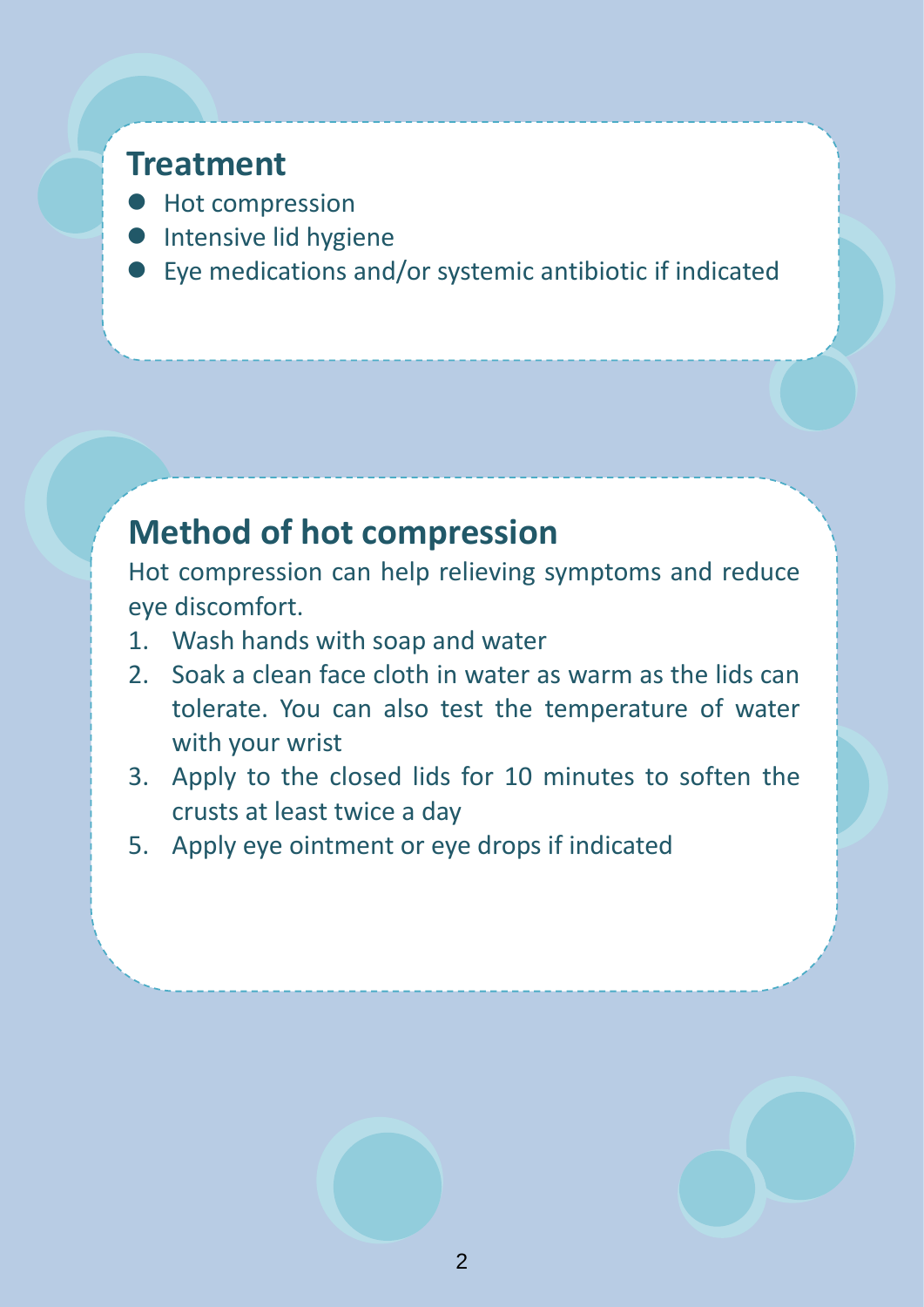## **Method of lid hygiene**

- 1. Following hot compression, clean eyelid margin and lashes twice a day with clean cotton pads soaked with either one of the follow solutions:
	- (1) cooled boiled water
	- (2) diluted baby shampoo (1/2 teaspoon to 1/2 cup of cooled boiled water)



- 2. Use the soaked cotton pad with a side to side motion to scrub off the crusts and flakes on the lashes
- 3. Repeat step 1 and 2 until all crusts and flakes of skin are removed.
- 4. If an allergic reaction is noticed (e.g. eyelid redness, swelling etc) when using the diluted baby shampoo, please stop to using it immediately and seek medical advice as soon as possible

## **Application of topical antibiotic ointment**

Apply antibiotic ointment along lid margins according to the prescription, if indicated